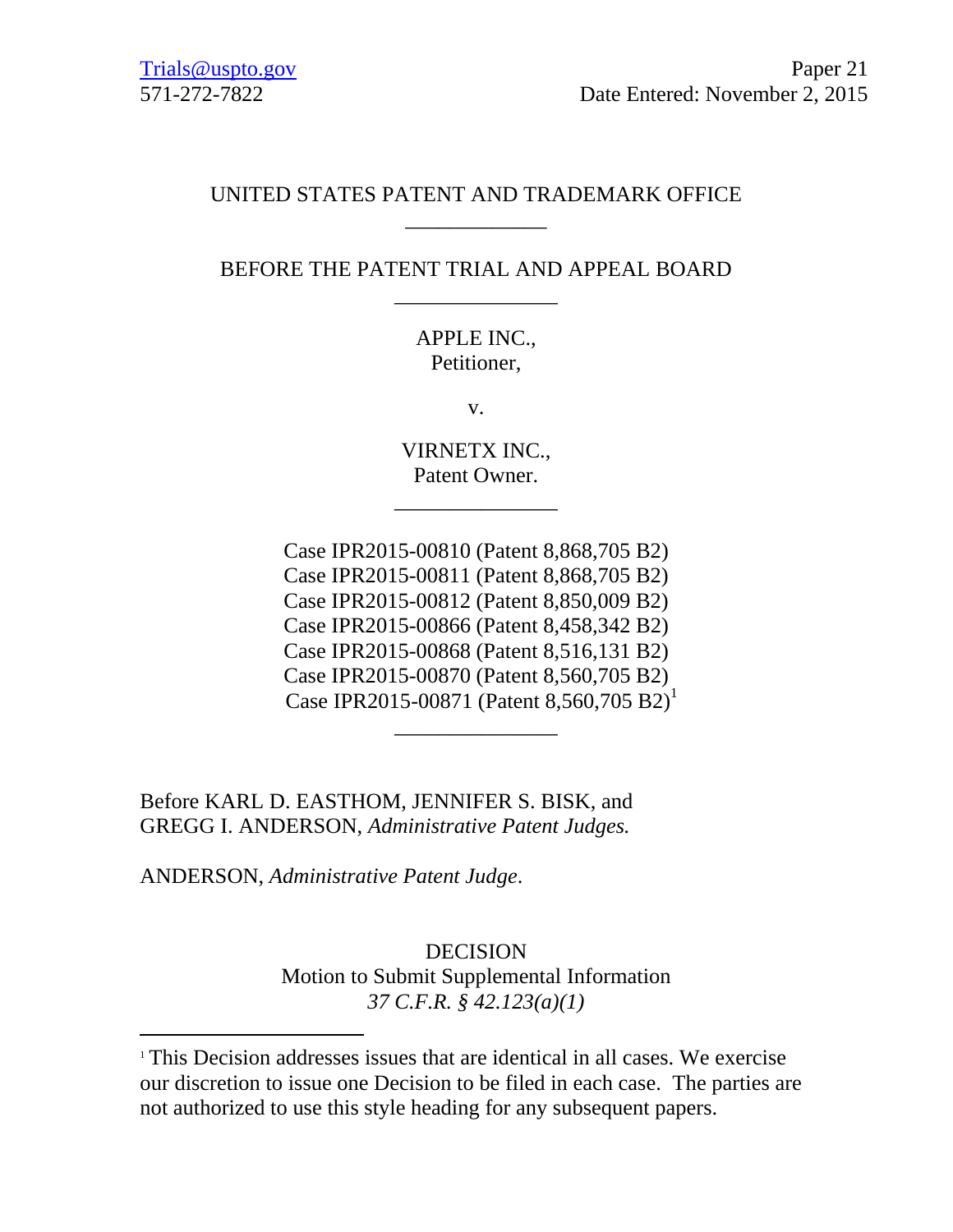IPR2015-00810 (Patent 8,868,705) IPR2015-00811 (Patent 8,868,705)

#### I. INTRODUCTION

Petitioner, Apple Inc., filed a Motion to Submit Supplemental Information Pursuant to 37 C.F.R. § 42.123(a). Paper 17 ("Motion" or "Mot.").<sup>2</sup> Patent Owner, VirnetX Inc., opposed the Motion. Paper 19 ("Opposition" or "Opp."). The Motion requests that supplemental information, represented by Exhibits 1057 to 1065 in IPR2015-00811 and - 00871 and Exhibits 1060 to 1065 in IPR2015-00810, -00812, -00866, - 00868, and -00871, be made of record in the respective proceedings. Mot. 1 n1.

Petitioner asserts Exhibits 1057 to 1059 are relevant to the public availability of Aventail Connect (Exhibits 1009–1011) and Exhibits 1060– 1065 are relevant to the public availability of RFC 2401 (Ex. 1008). Mot. 1. Accordingly, Petitioner asserts that Aventail Connect and RFC 2401 were publicly available prior to the effective filing date of, in CBM2015-00811, US Patent 8,868,705 (the "'705 patent"). *Id.* Petitioner asserts public availability is an issue raised by Patent Owner in its Preliminary Response (Paper 6, 1–6, "Prelim. Resp.") and Request for Rehearing (Paper 12, 3–4). *Id.* at 4.

For the reasons set forth below, the Motion is granted.

 $\overline{a}$ 

#### II. DISCUSSION

Pursuant to 37 C.F.R. § 42.123 (a), after institution of trial, a petitioner may request authorization to file a motion to submit supplemental information. The rule states:

<sup>&</sup>lt;sup>2</sup> Unless otherwise noted, we refer to the papers in IPR2015-00811, which includes all supplemental information under consideration in all cases.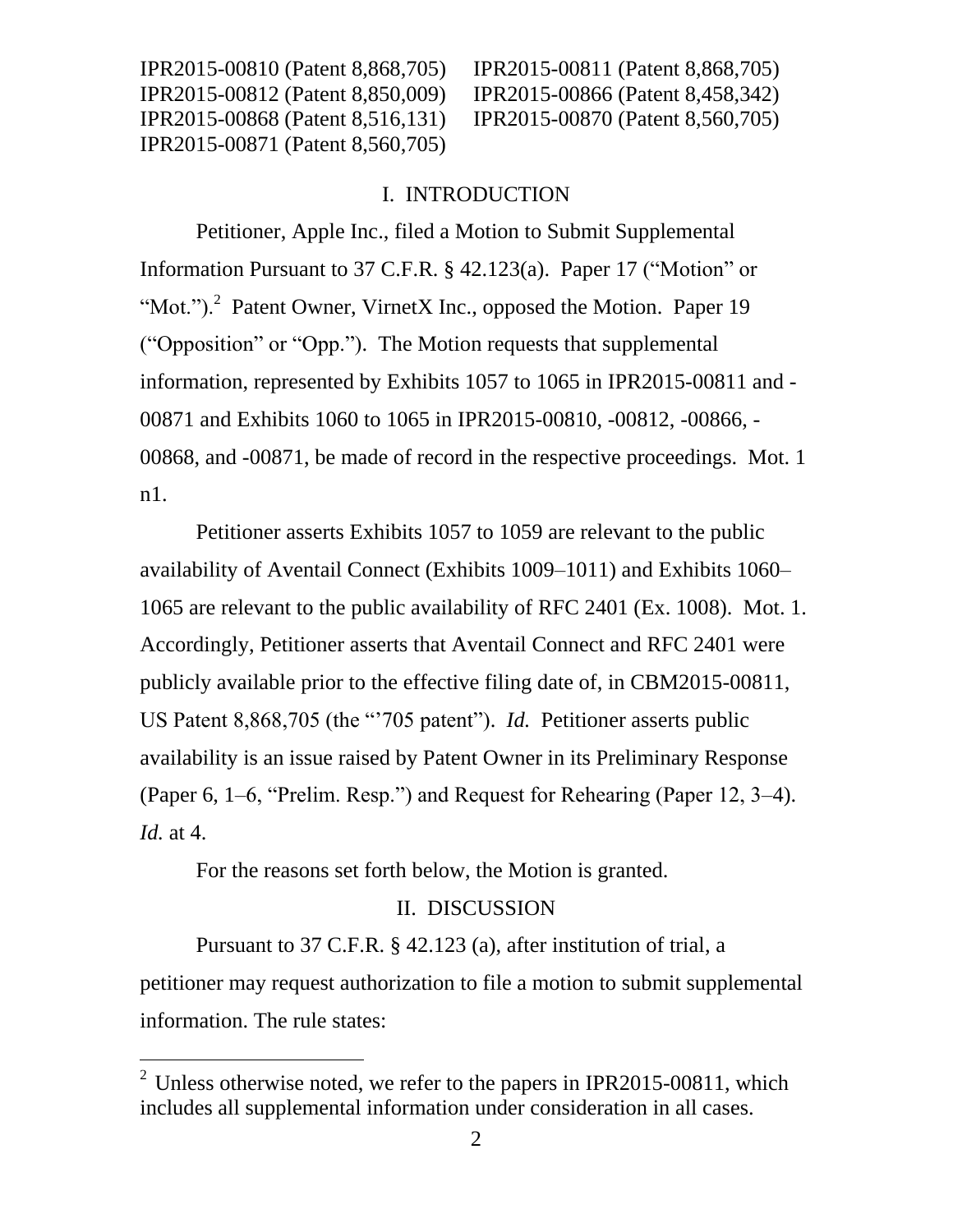IPR2015-00810 (Patent 8,868,705) IPR2015-00811 (Patent 8,868,705) IPR2015-00812 (Patent 8,850,009) IPR2015-00866 (Patent 8,458,342) IPR2015-00868 (Patent 8,516,131) IPR2015-00870 (Patent 8,560,705) IPR2015-00871 (Patent 8,560,705)

§ 42.123 Filing of supplemental information.

(a) *Motion to submit supplemental information*. Once a trial has been instituted, a party may file a motion to submit supplemental information in accordance with the following requirements:

(1) A request for the authorization to file a motion to submit supplemental information is made within one month of the date for which the trial has been instituted.

(2) The supplemental information must be relevant to a claim for which the trial has been instituted.

Although Petitioner met the threshold requirements recited in subparts (a)(1) and (2) of 37 C.F.R.  $\S$  42.123(a) and was authorized via email to file a motion to submit supplemental information, authorization does not guarantee that the motion will be granted. The burden of proof remains with Petitioner to establish that it is entitled to the requested relief. 37 C.F.R. § 42.20(c). In construing our Rules, we are guided by our mandate "to secure the just, speedy, and inexpensive resolution" to this proceeding. *See* 37 CF.R. § 42.1(b).

*A. Exhibits 1057–1059 (Aventail Connect Exhibits)*

Exhibits 1022, 1023, and 1043 were filed with the Petition and relate to public availability of Aventail Connect. Mot. 5 n.2. For example, Exhibit 1023, the Declaration of Chris Hopen ("Hopen Declaration"), describes the availability of Aventail Connect. *Id.* at 5 (citing Ex. 1023  $\P$  13–16)). Prior to the filing of the Motion, Patent Owner objected to Exhibits 1022, 1023, and 1043 ("First Objection,"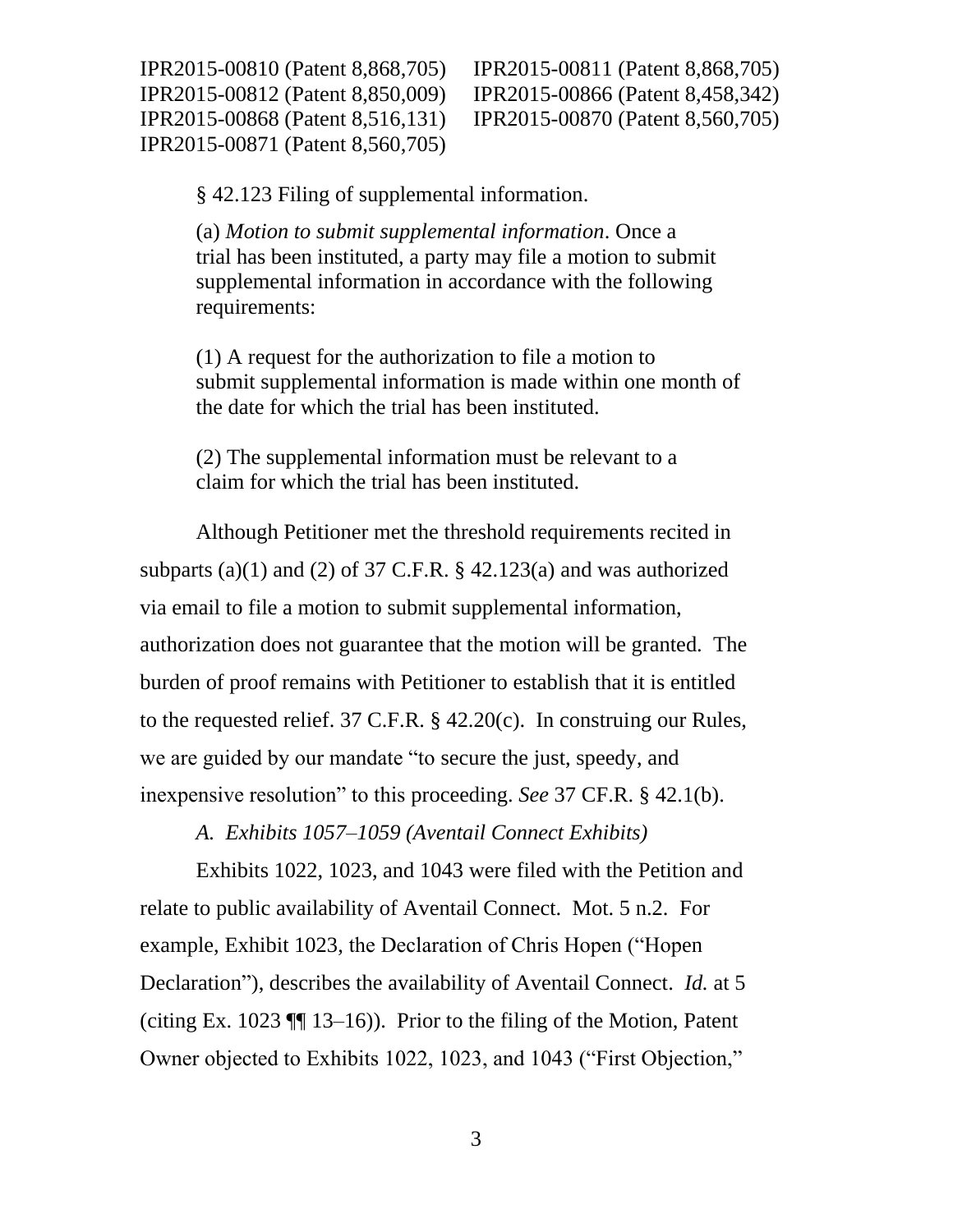IPR2015-00810 (Patent 8,868,705) IPR2015-00811 (Patent 8,868,705)

Paper 11, 1).<sup>3</sup> In response to the First Objection, Petitioner served Exhibits 1057–1059 as supplemental evidence under 37 C.F.R. § 42.64(b)(2). *Id.* 5 n.2.

Petitioner contends Exhibits 1057–1059 contain testimony from Mr. Hopen that corroborates the reliability of Exhibits 1022, 1023, and 1043 and are supplemental information. Mot. 5 n.2 (citing *Valeo North Am., Inc. v. Magna Elects., Inc.*, IPR2014-01204, Paper 26 at 5 (PTAB Apr. 10, 2015)). Specifically, Exhibit 1057 is a rough transcript of Mr. Hopen's deposition in the related District Court litigation and Exhibit 1058 is an exhibit from that deposition. *Id.* at 6 (citing Ex. 1057, 4–6, 191; Ex. 1058, i (marked as deposition exhibit "P4")). Exhibit 1059 is a transcript of part of the trial in the related District Court litigation. *Id.* at 8. Petitioner asserts that Exhibits 1057–1059 support its contention that Aventail Connect is prior art to the challenged claims. Mot. 8.

Patent Owner argues that all of the exhibits offered as supplemental information prejudicial, amount to almost 900 pages. Opp. 1, 3. Patent Owner also points out that "Petitioner was in possession of the majority of the supplemental information well prior to the filing of its original Petition and thus must have knowingly omitted them." *Id.* at 2 (citing Mot., Attachment A). Patent Owner argues that the "intentional delay" in obtaining or presenting

 $\overline{a}$ 

<sup>&</sup>lt;sup>3</sup> Patent Owner objected on the grounds that the exhibits are: (1) not relevant to the grounds upon which trial was instituted; and (2) inadmissible hearsay. Paper 11, 1.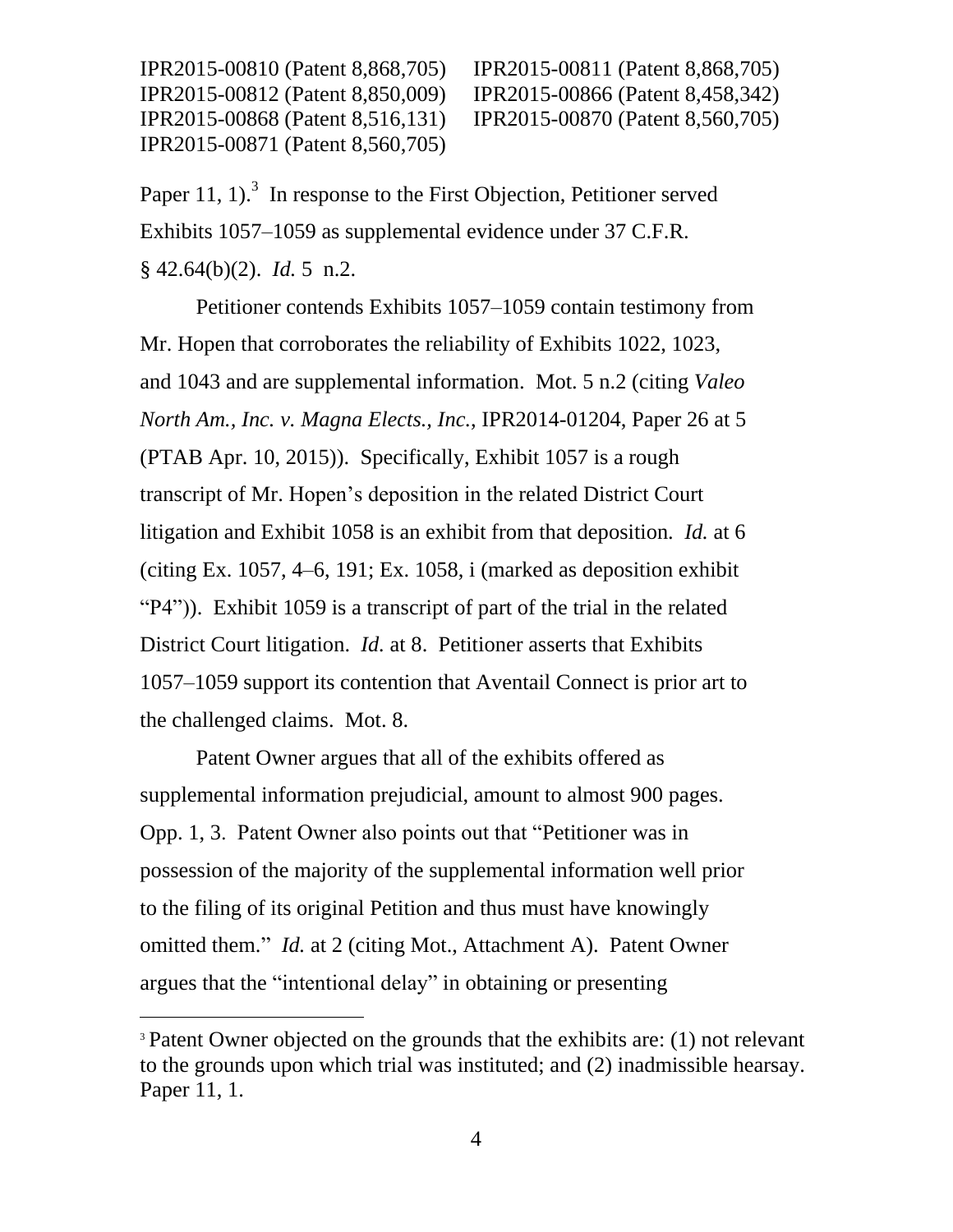IPR2015-00810 (Patent 8,868,705) IPR2015-00811 (Patent 8,868,705)

information does not "further the ability of the Office to complete IPR proceedings in a timely manner." *Id.* at 2–3. Patent Owner concludes all of the exhibits Petitioner seeks to make of record as supplemental information should have been filed with the Petition. *Id.* at 3–4.

Preliminarily, that Exhibits 1057–1059 have been served as supplemental evidence does not preclude those same exhibits from being supplemental information. "Nothing in the Board's rules prohibits a party from filing, as supplemental information, evidence which also is responsive to evidentiary objections." *Valeo*, Paper 26, at 5.

Under 37 C.F.R. § 42.123(a), unlike 37 C.F.R. § 42.123(b), Petitioner need not "show why the supplemental information reasonably could not have been obtained earlier." While Petitioner does not allege the delay was unintentional, Petitioner argues that it is not relevant to the analysis under 37 C.F.R. § 42.123(a) that the supplemental information "could not have been obtained earlier." *See* Mot. 2. Patent Owner asserts the delay was "intentional" without any evidence or authority that, even if the delay was intentional, we should preclude the supplemental information. Thus, we are not persuaded by Patent Owner's argument regarding "intentional delay."

We are not persuaded that there is any undue prejudice to Patent Owner by allowing the supplemental information as part of the record in this proceeding. Patent Owner's prejudice argument relies on the volume of the exhibits, almost 900 pages. However, based on the quoted portions of the exhibits in the Motion the volume of

5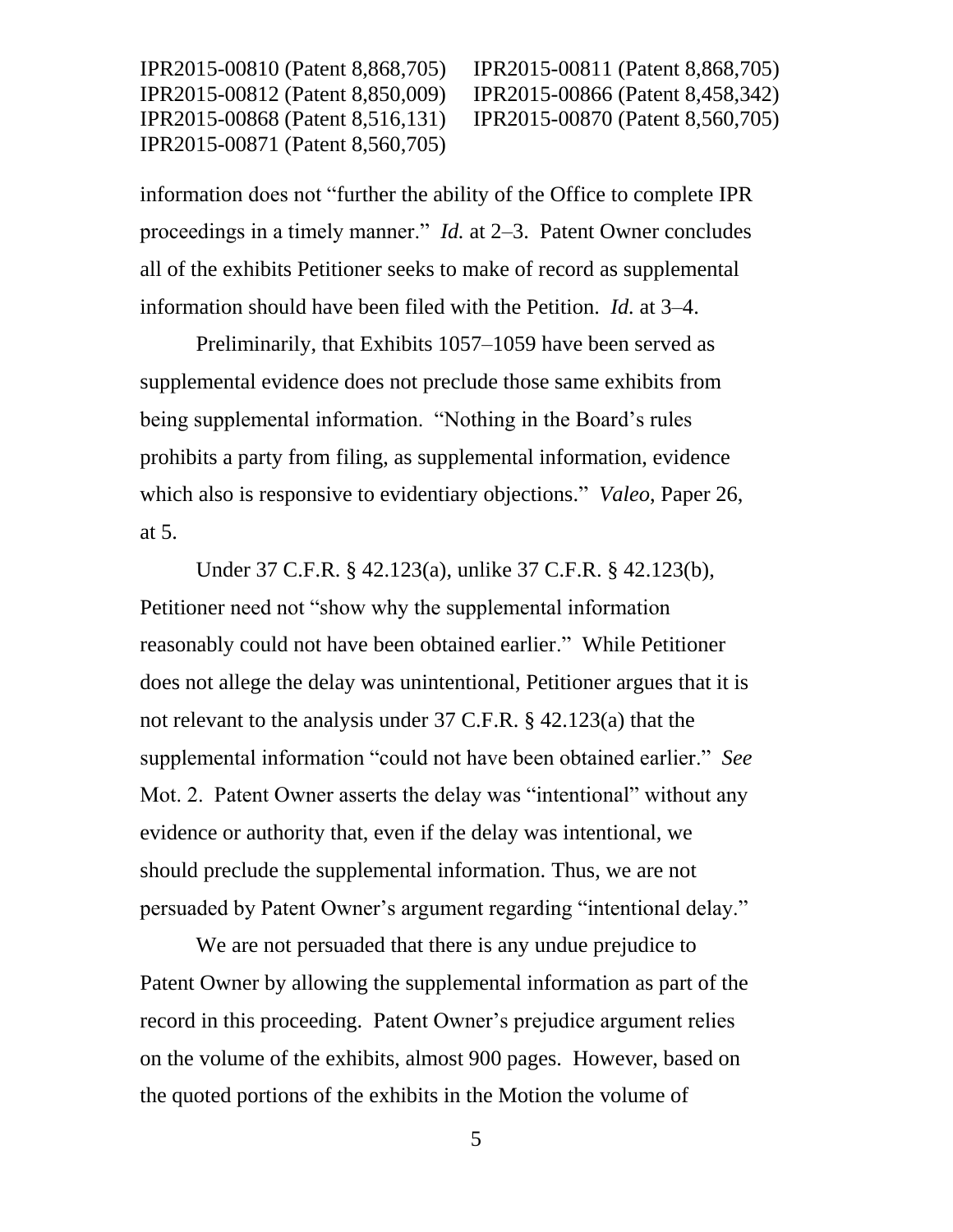l

IPR2015-00810 (Patent 8,868,705) IPR2015-00811 (Patent 8,868,705)

relevant is evidence relating to whether Aventail Connect was publicly available is limited to a few pages. *See* Mot. 6–8. Thus, while we take at face value<sup>4</sup> that the exhibits include many pages, the need to review and respond to them should be circumscribed by the limited issue on which the exhibits are proffered.<sup>5</sup> Petitioner also alleges, and Patent Owner does not dispute, there is no prejudice to Patent Owner because Patent Owner has investigated and even had possession of some of the exhibits from the related litigation. Mot. 12–13.

Consideration of all of the supplemental information (Exhibits 1057—1065) will not change the grounds of unpatentability. *See* Mot. 11–12. The evidence is proffered solely on the limited issue of whether Aventail Connect was publicly available prior to the effective date. No new issues are added.

Neither will submission of Exhibits 1057–1059 likely interfere with the speed or efficiency of trial. *See* Mot. 13. As noted above, the exhibits in question are corroboration of evidence already of record, specifically the Hopen Declaration. Indeed, all of the exhibits relate to previous testimony of Mr. Hopen. Patent Owner's Response is not due until December 11, 2015, and given the nature of the

<sup>4</sup> Petitioner served but has not filed the supplemental information. Mot. 13, n.4.

<sup>&</sup>lt;sup>5</sup> Upon the filing of this Decision, we suggest Petitioner remove any pages in the exhibits that are not relevant to whether Aventail Connect was publicly available prior to the effective date prior to filing the exhibits.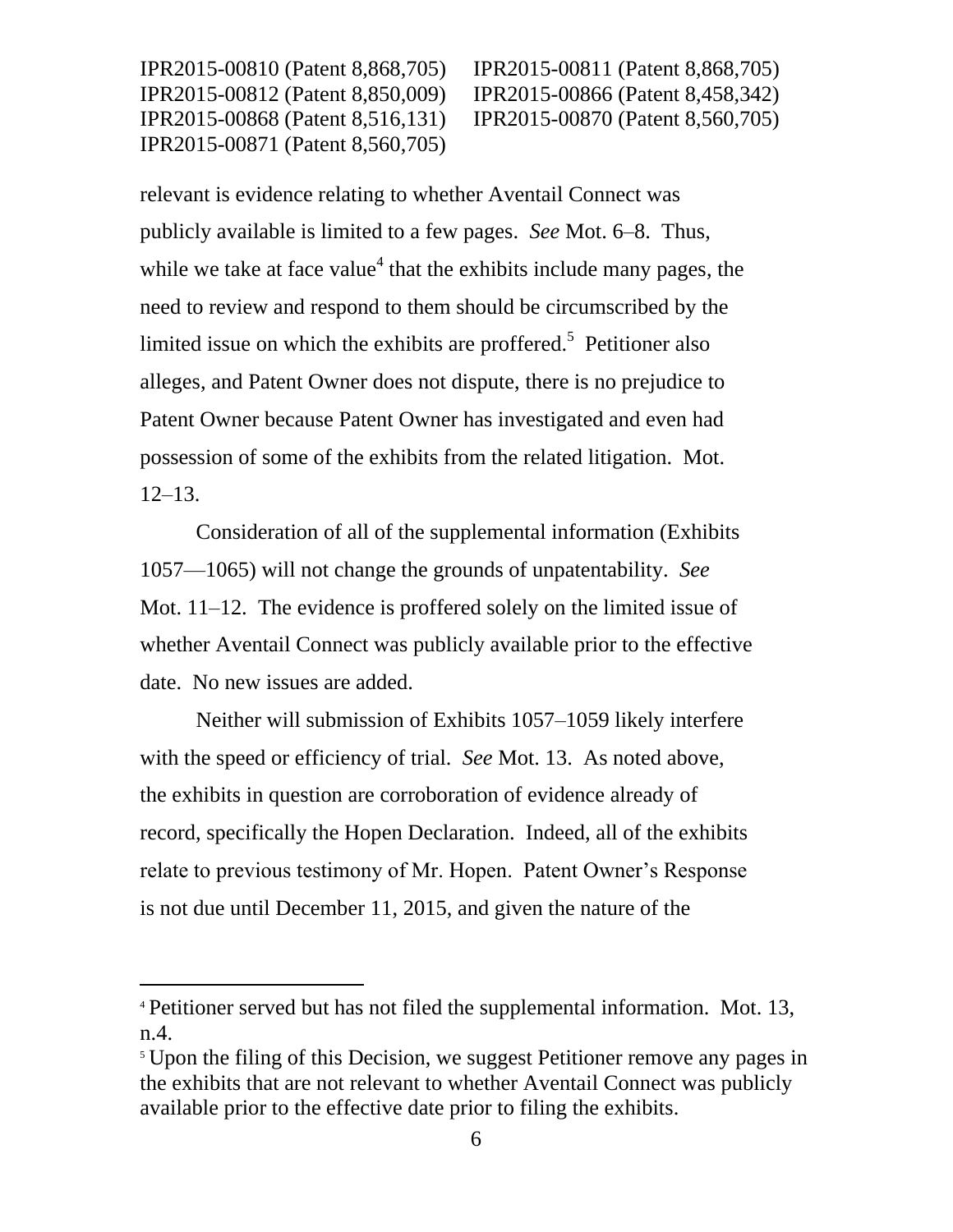IPR2015-00810 (Patent 8,868,705) IPR2015-00811 (Patent 8,868,705)

exhibits it would seem unlikely an additional deposition of Mr. Hopen will be necessary.

Petitioner may submit Exhibits 1057–1059 as supplemental information.

## *B. Exhibits 1060–1065 (RFC 2401 Exhibits)*

In the Institution Decision, we determined preliminarily that Petitioner has made a threshold showing that RFC 2401, which displays a date of November 1998, constitutes a prior art printed publication. Dec. 10–11. Accordingly, we considered the disclosure of RFC 2401 for the purposes of the Institution Decision. Petitioner seeks to submit supplemental information (Exhibits 1060–1065) to prove that RFC 2401 was publicly available prior to effective date of the patents at issue.

The exhibits include testimony by Sandy Ginoza, a representative of the Internet Engineering Task Force ("IETF"), and additional documentation. Mot. 1. Exhibits 1060 and 1063 are respectively a declaration and deposition of Ms. Ginoza, acting as a designated representative of the IETF, testifying that RFC 2401 was publicly available in November 1998 produced during a trial before the International Trade Commission (ITC). Mot. 9, 10. Exhibit 1061 is a Bates stamped copy of RFC 2401 produced in the ITC. *Id.* Exhibit 1062 is a redline comparison of RFC 2401 from Exhibit 1061 in the ITC to Exhibit 1008 submitted here allegedly showing no substantive differences between the two. *Id.* at 9–10. Exhibit 1064 is an article from *InfoWorld* magazine and Exhibit 1065 is an article

7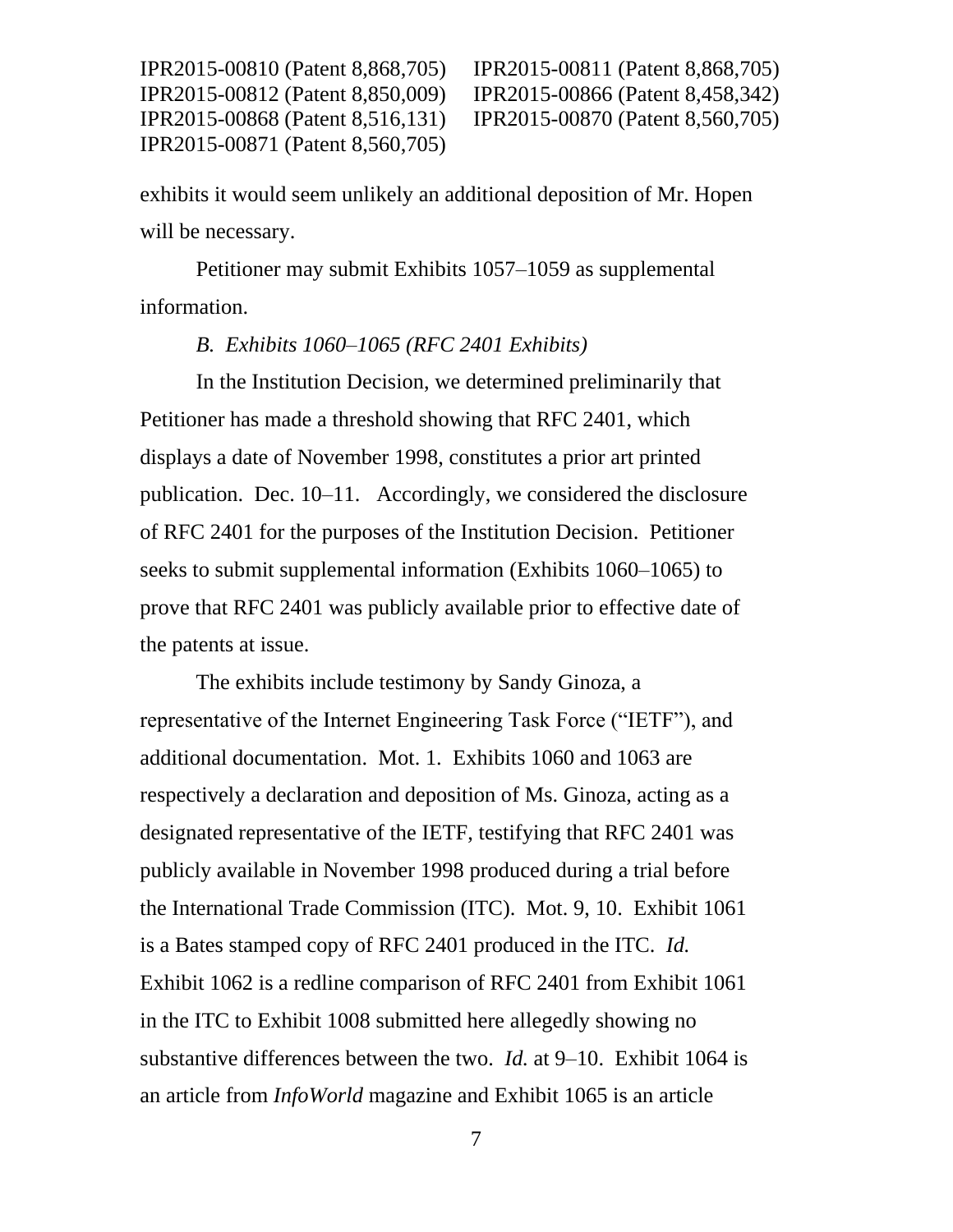IPR2015-00810 (Patent 8,868,705) IPR2015-00811 (Patent 8,868,705)

from *NetworkWorld* magazine which state that it was "known that RFCs, and RFC 2401 specifically, were publicly available through the Internet, such as through the IETF's website." *Id.* at 11.

Petitioner does not make any argument beyond those made above in connection with Exhibits 1057–1059. Similarly, Patent Owner makes no argument specific to Exhibits 1060–1065. Patent Owner's arguments were all addressed above in II.A.

Petitioner may submit Exhibits 1060–1065 as supplemental information.

### III. SUMMARY AND CONCLUSION

We are persuaded that all of the supplemental information (Exhibits 1057–1065) proffered by Petitioner under 37 C.F.R. § 42.123 (a) relates to the public accessibility of Aventail Connect and RFC 2401, the references upon which trial was instituted in these various proceedings. The supplemental information provides additional evidence that the prior art for each of the instituted grounds are indeed prior art and does not change "the grounds of unpatentability authorized in this proceeding" or "the evidence initially presented in the Petition to support those grounds of unpatentability." *Palo Alto Networks, Inc v. Juniper Networks, Inc*., IPR2013-00369, Paper 37 at 3 (PTAB Feb. 5, 2014).

Petitioner has established that all of the supplemental information should be filed and considered as part of the trial in the respective proceedings.

8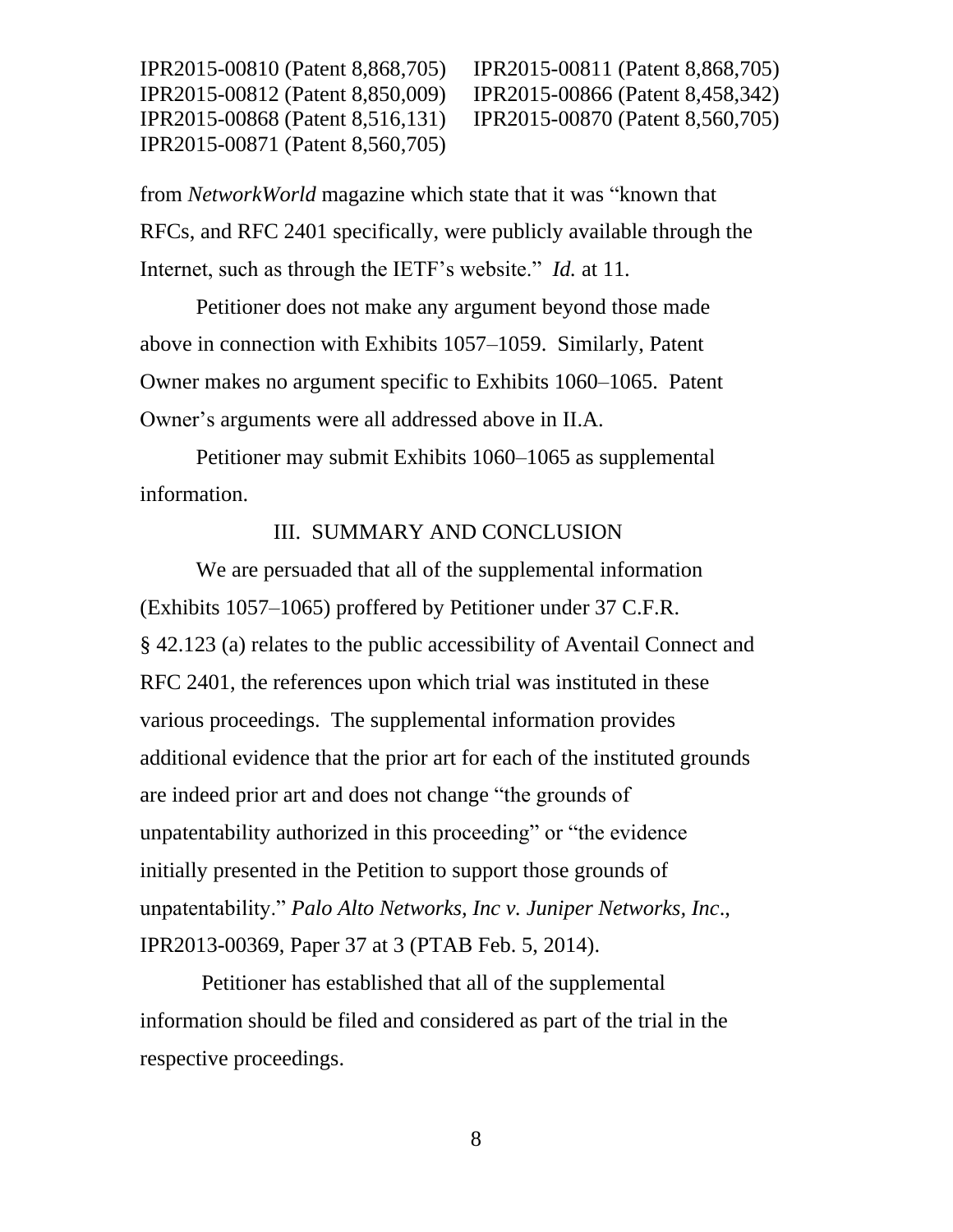IPR2015-00810 (Patent 8,868,705) IPR2015-00811 (Patent 8,868,705) IPR2015-00812 (Patent 8,850,009) IPR2015-00866 (Patent 8,458,342) IPR2015-00868 (Patent 8,516,131) IPR2015-00870 (Patent 8,560,705) IPR2015-00871 (Patent 8,560,705)

## IV. ORDER

ORDERED that Petitioner's Motion to Submit Supplemental

Information under 37 C.F.R. § 42.123 (a) is granted as follows:

(1) Exhibits 1057–1065 may be filed in IPR2015-00811 and IPR2015- 00871;

(2) Exhibits 1060–1065 may be filed in IPR2015-00810, IPR2015- 00812, IPR2015-00866, IPR2015-00868, and IPR2015-00870;

FURTHER ORDERED that a copy of this Decision shall be filed in IPR2015-00810, IPR2015-00811, IPR2015-00812, IR2015-00866, IPR2015-00868, IPR2015-00870, and IPR2015-00871.